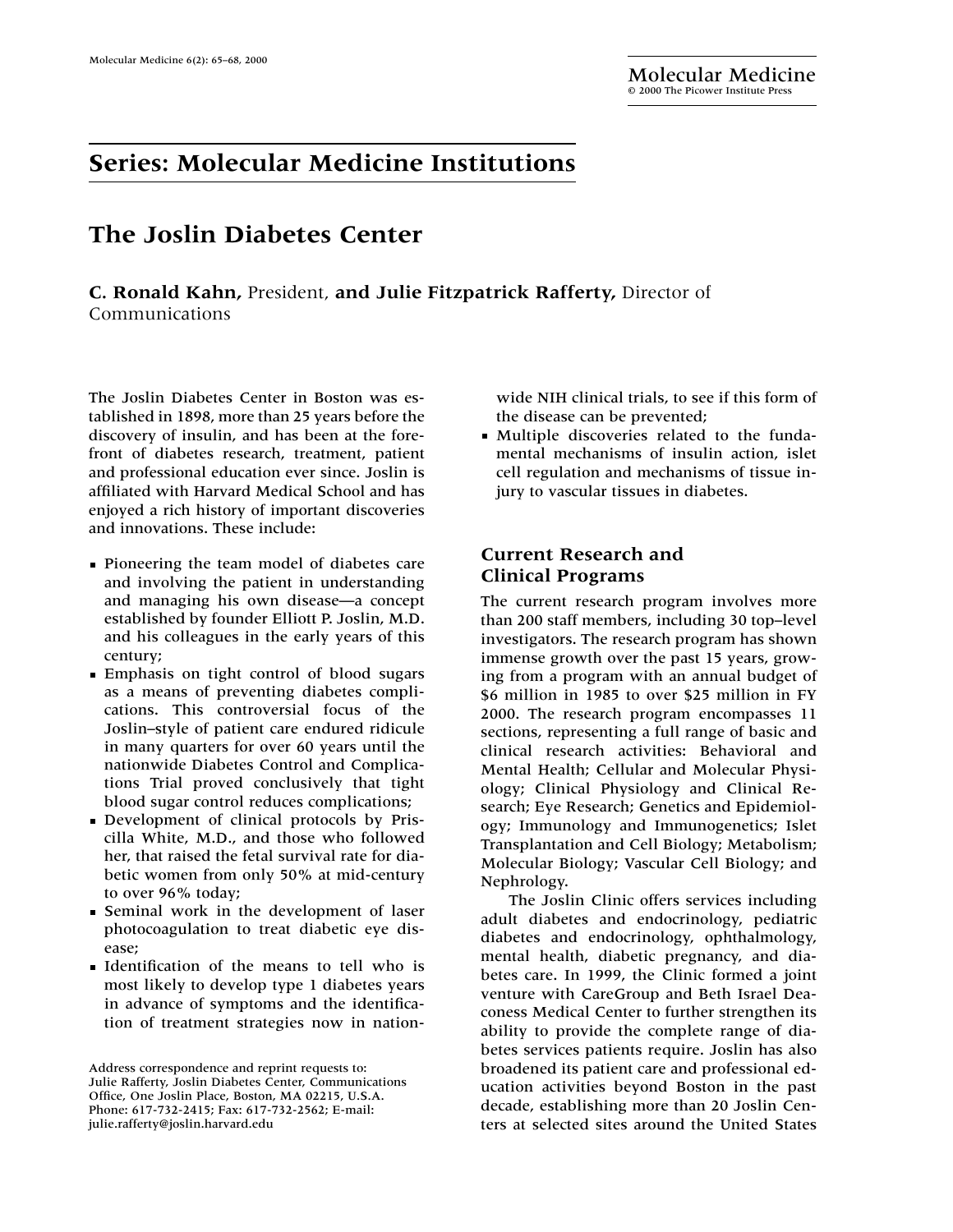

and conducting an estimated 90 continuing medical education programs reaching more than 30,000 physicians, nurse practitioners and other diabetes care providers each year. Both the clinic and research activities are housed in a facility that takes up most of a city block in Boston's Longwood Medical Area of Harvard teaching hospitals.

#### **Research Strengths**

One of the key features in the design of the Joslin Research Program has been to create an environment in which there is both breadth and depth. A breadth of topics is needed to cover the many areas of knowledge which are required for research into diabetes and its complications. A depth of expertise is found in most areas where there are several investigators with common interests and overlapping areas of expertise that maximize both individual and group productivity. In addition, because of the breadth of the research programs needed to deal with both type 1 (insulindependent) and type 2 (non-insulin dependent) diabetes and their complications, many investigators at Joslin have areas of expertise outside the diabetes field, including areas related to basic biochemistry and cell biology, genetics, immunology, vascular biology, visual and renal physiology, growth and development, and cancer.

Since all members of the Research Division are also full-time faculty of Harvard Medical School, there is also considerable interaction and collaboration with non-Joslin investigators who have related interests and complementing research expertise. Joslin researchers have particularly close interactions with colleagues at the Beth Israel Deaconess Medical Center, Dana-Farber Cancer Institute, Children Hospital, Brigham and Women's Hospital, Harvard School of Public Health, and Harvard Medical School. At the same time, Joslin has its core laboratories and infrastructure to provide its reasearchers with most of their critical needs and up-to-date technologies.

Joslin researchers are very strong in many areas, including insulin signaling, islet cell biology, immunology, pathophysiology of diabetic complications, genetics, exercise physiology and other areas. This strength is evidenced by the very impressive list of more than 3000 publications produced since the founding of the Center, the invitations to speak at many national and international meetings, and the receipt of major awards inside and outside the diabetes field. For example, in 1999 alone, Research Director and Center Director C. Ronald Kahn, M.D. was elected to the Natioanl Academy of Sciences and the Institute of Medicine. Morris F. White, Ph.D., a senior investigator in the Research Division, was named the Outstanding Diabetes Researcher under age 45 by the American Diabetes Association and Lloyd M. Aiello, M.D., director of the Clinic's Eye Institute, was named the Outstanding Physician Clinician by the American Diabetes Association.

### **About the President and Research Director**

In January 2000, Dr. C. Ronald Kahn became the President of Joslin Diabetes Center. He has served as Research Director of Joslin Diabetes Center since 1981 and, in 1998, was named Director and Executive Vice President of the Center. He is also the Mary K. Iacocca Professor of Medicine at Harvard Medical School.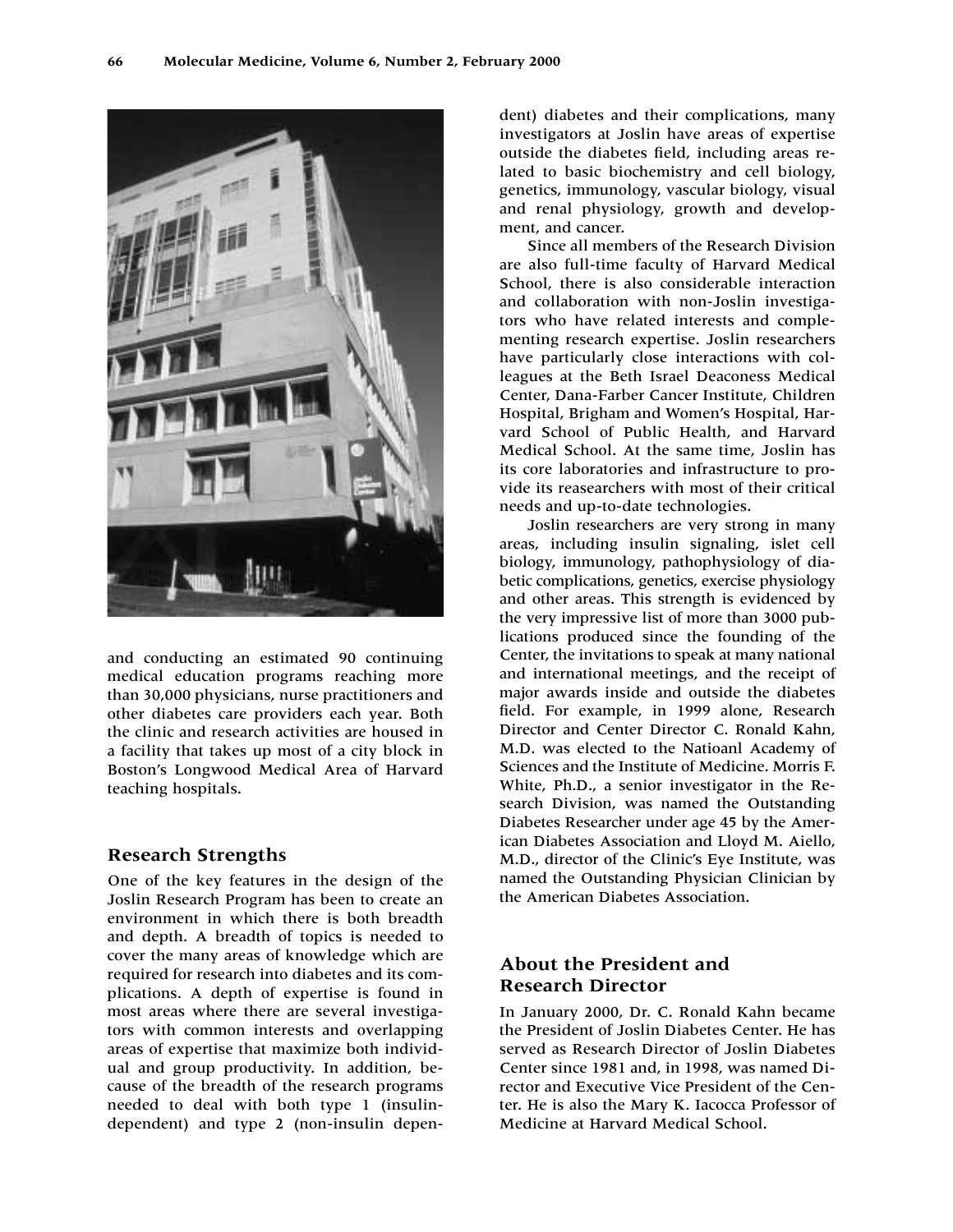His special research interests include: insulin action and insulin resistance particularly as it relates to type 2 diabetes; the genetics of diabetes; and the pathophysiology of diabetes. Much of the work in the Section on Cellular and Molecular Physiology, which he heads, centers around understanding the mechanism of action of insulin and related hormones, how insulin action pathways are altered in diabetes and other disease states, and how insulin action can be mimicked or improved as an approach to the treatment of diabetes.

Since the initial discovery by his laboratory that the insulin receptor is an insulinstimulated enzyme with protein tyrosine kinase activity, the Kahn laboratory has focused its attention on how this early signal is converted to the final effects of insulin on metabolism and growth, how insulin signaling is altered in insulin–resistant states such as type 2 diabetes, and what the impact of genetics is on these functions. Following the activation of the receptor kinase, several intracellular substrates become tyrosine phosphorylated. The best studied of these are two related high molecular



weight proteins, termed insulin receptor substrates 1 and 2 (IRS-1 and IRS-2). These phosphorylated proteins serve as docking sites for other intracellular signaling proteins (SH2 proteins) and link insulin stimulation to two major intracellular cascades: one is the pathway mediated by an intracellular enzyme phosphatidylinositol 3-kinase (PI 3-kinase) and the other is the Ras pathway. This forms an important point of diversion in insulin signaling and several potential points of regulation in disease.

Current projects in the laboratory include defining the roles of the IRS proteins and PI 3-kinase in the insulin–signaling pathway through the creation of new cell lines and animal models in which these proteins are either eliminated by a genetic "knock-out" or increased by overexpression. This has led to identification of previously unrecognized pathways of signaling and creation of the first polygenic model of type 2 diabetes in rodents which resembles human type 2. This lab also has used molecular genetic techniques to identify novel intermediates for the PI 3-kinase pathway and regulation of calcium flux by insulin in important target tissues, such as skeletal and cardial muscle.

Dr. Kahn also is characterizing the alterations in inslin–signaling at a molecular level in insulin–resistant states, especially type 2 diabetes (NIDDM), and determining how this signaling system interacts with other hormonal and metabolic signals. Both genetic and acquired alterations in multiple steps of these signaling pathways have been observed. The Kahn laboratory is studying ways to overcome this insulin–resistance and improve diabetes control in humans and in rodents. These researchers also have defined novel interactions between the insulin–signaling pathway and the action of vasoactive hormones, such as angiotensin II, which may contribute to the association between diabetes, hypertension and accelerated cardiovascular disease.

Dr. Kahn is a 1964 graduate of the University of Louisville and received his medical degree from the University of Louisville School of Medicine. He completed internship and residency training at Barnes Hospital, St. Louis, before joining the Diabetes Branch of the National Institutes of Health, where he served from 1970–1981—first as a Clinical Associate (fellow), then Senior Investigator, and finally